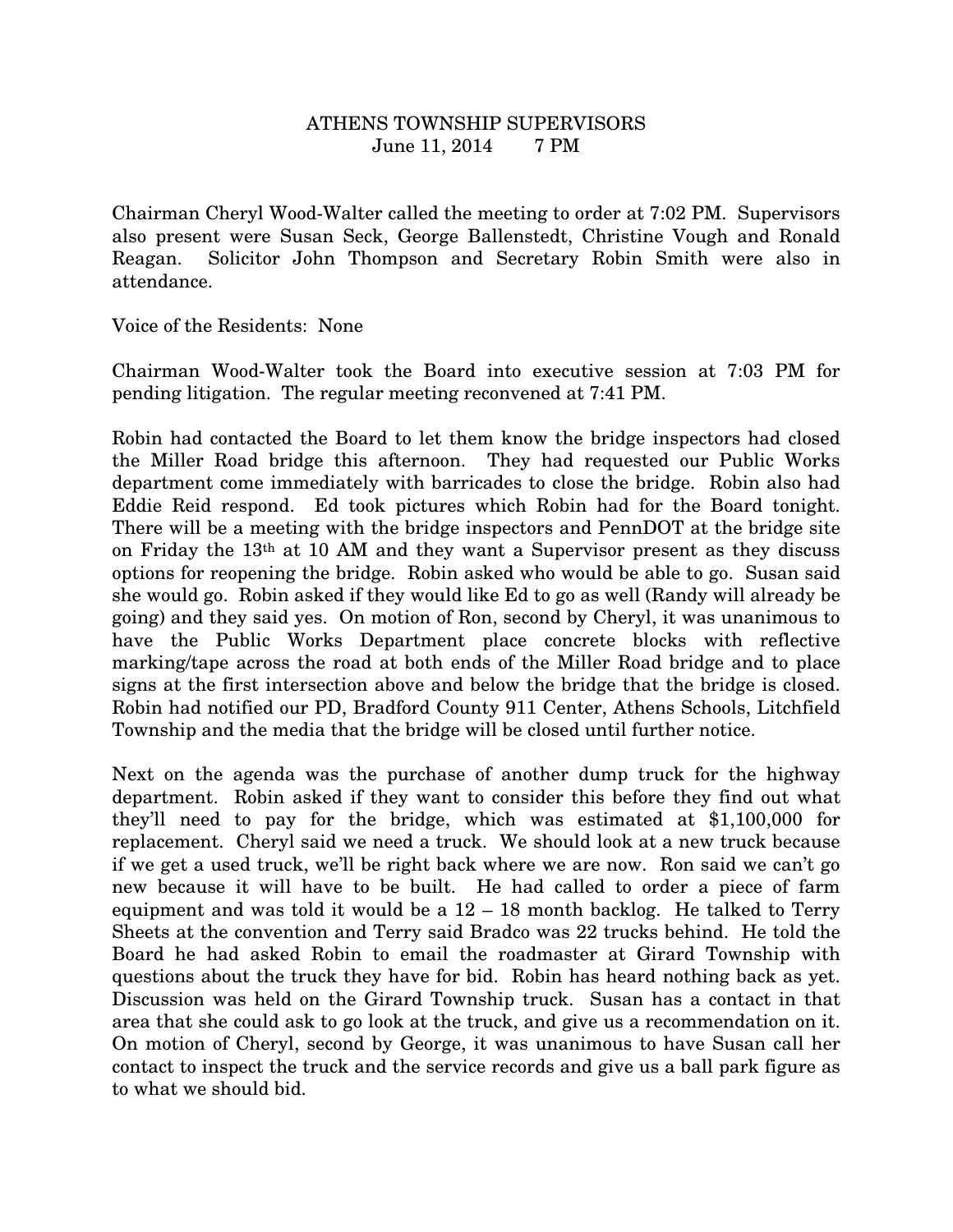Page Two Athens Township Supervisors June 11, 2014

Discussion was held on the purchase of a grader for the highway department. Susan had given Randy information on a demo grader from Monroe Tractor. Randy had also supplied the Board with two grader quotes – one from Cleveland Brothers for a CAT grader for \$232,635 (less \$40K for trade-in) and one from Highway Equipment for \$225,417. Susan will check with Scott McQuay at Monroe Tractor to get information on the demo grader for our June 25th meeting.

The 'dip' on Westbrook Street was discussed. Discussion was held. The Board feels this should be taken care of this year. On motion of Cheryl, second by George, it was unanimous to correct the 'dip' this year.

Randy told Robin he needs to get blacktop bid so he can get Erin Road done. It's too late to bid for the 25<sup>th</sup> meeting, but we could bid for our special meeting on the 9<sup>th</sup>. Christine said when they did road inspection at the end of April, Erin Road sure needed a lot more work than just new asphalt. Robin said Randy had worked on the base and the drainage and he has that done. Randy said our guys will do the work but we need to rent an asphalt roller. He thought he could be done in a week, and had rental prices from Bradco for a roller as follows: \$200/day; \$800/week; and \$2400/month. On motion of Susan, second by Ron, it was unanimous to bid the asphalt for the July 9th meeting and to rent a roller. Susan said Randy had called her and she came in to meet with him. Randy took her out to look at some of the roads. Susan will get with Ruth to find out how much money we have and will email everyone.

Cheryl made a motion to have Randy provide a comprehensive and specific list of roads on which he plans to use asphalt, and what size areas he will be doing on those roads so we can get the bid out. Christine said she needs more than a little more clarification on the use of asphalt. She is concerned with Erin Road. Over the winter she got lots of calls and there was a lot of damage. The amount of money to do the road properly and not waste the taxpayer's money is over \$100,000. Cheryl said at our meeting on the 4th Mike told us it cost \$365,000 to pave one mile of road. We can't afford to do that. Susan agreed. Cheryl said this is frustrating on everyone's part. Randy needs to get us a comprehensive list. He is trying to do what repairs he can to hold the roads until funds are available to complete the necessary repairs. Susan said Randy is having a hard time prioritizing what needs to be done and he is asking for direction. Cheryl said Erin Road has always been a problem to keep up. We have a lot of other roads that need work. If we disagree with Randy's list, we need to tell him. Susan said he's using Mike to help him prioritize what needs to be done. Christine hates to see taxpayer money wasted.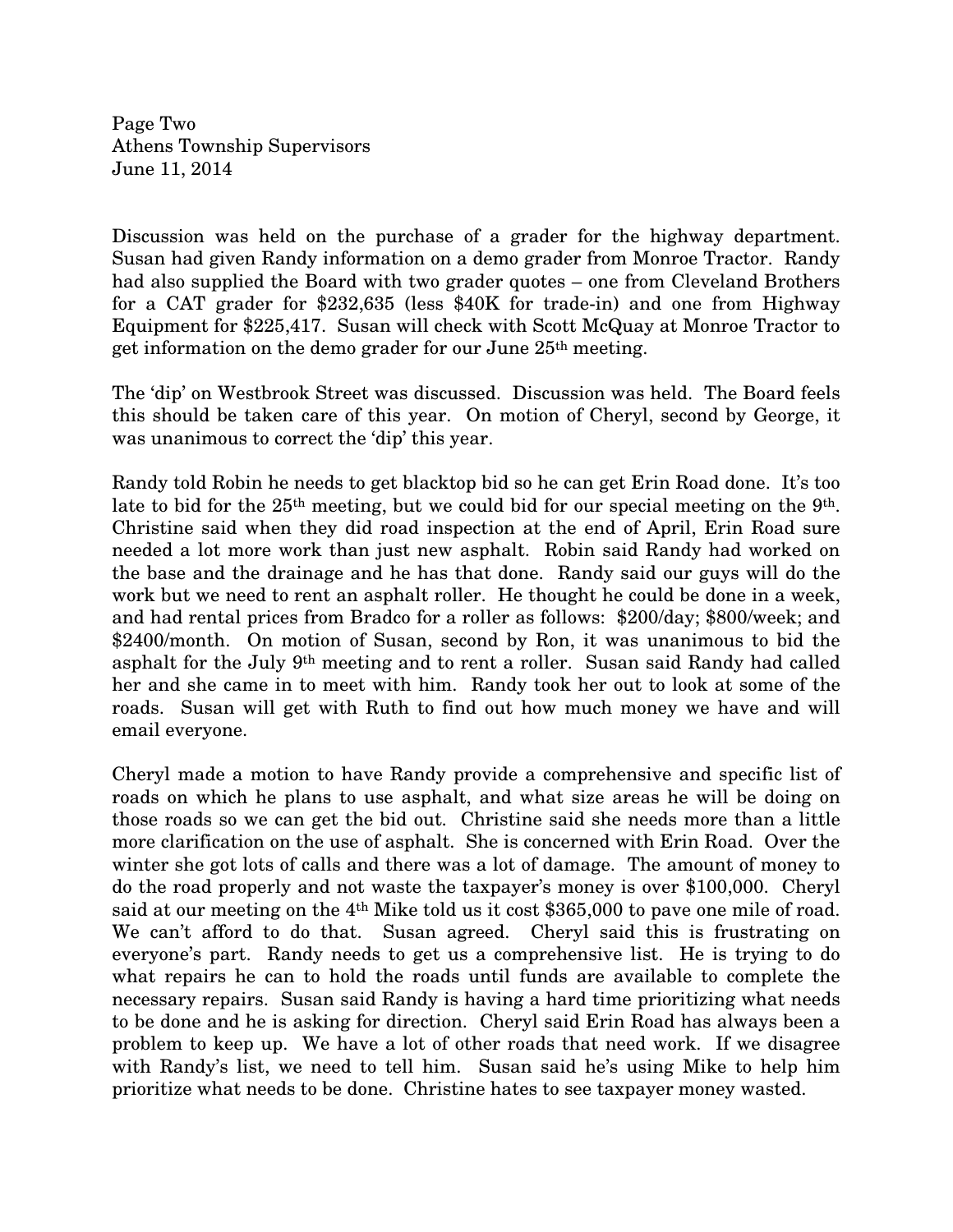Page Three Athens Township Supervisors June 11, 2014

The road needs drainage, base and then a top. The Dirt and Gravel Roads are great. Bradford County Conservation District (BCCD) helps our guys get it done right. They do follow-ups. There is no paving program through BCCD but we need something like that. When they start working on 220/199 there will be additional traffic on Erin Road. Christine has faith in the highway department, but thinks we need to think more about this before we decide. It should be done right. Cheryl said we need a list from Randy. Susan said Randy will use Mike to get it done so it holds. Robin asked if she was still bidding blacktop, and was told to wait until Tuesday when Susan meets with Ruthie about finances. Cheryl asked Christine if she wanted to talk to Randy about this. Susan said she would talk to Randy. George said Randy implied that he was comfortable with what he had done. Susan seconded the motion and it passed unanimously.

We received a letter from PennDOT about our Route 220/Route 199 letter that we sent to our legislators. Cheryl gave the overview. She also wanted to point out that you would have thought they'd know about the sight distance issues. They agree with us now. We are glad they are now going to put the Route 199 intersection back in the plan.

Ron said he had Cindy look into some survey-hosting sites on the internet where we could conduct our survey for the Comprehensive Plan update. They are not tailored to what we are doing. Robin asked if we should be checking on bulk mailing prices because not everyone has computer access. George suggested adding a place on the survey for people to list their email address for future notifications.

Robin also said she will be taking names and phone numbers of people who call about the Miller Road bridge so she can give them updates as we get them. She asked that if the Supervisors get a call, that they get this information for Robin so she can keep those residents informed.

Eddie Reid said Gerry Corbin had approached him about Pump Station Hill Road. Gerry is thinking about buying the stockyards and he would like to know if this road has been abandoned east of Route 220. Robin asked John Thompson if that was something Lori could find out at the courthouse and he said she could.

Eddie said Dave Walter from Aqua PA had asked him if the fire hydrant at the Candlewood Suites was going to be turned over to the township. Discussion was held. Microtel pays for their hydrant. Robin asked if the fire company could hook